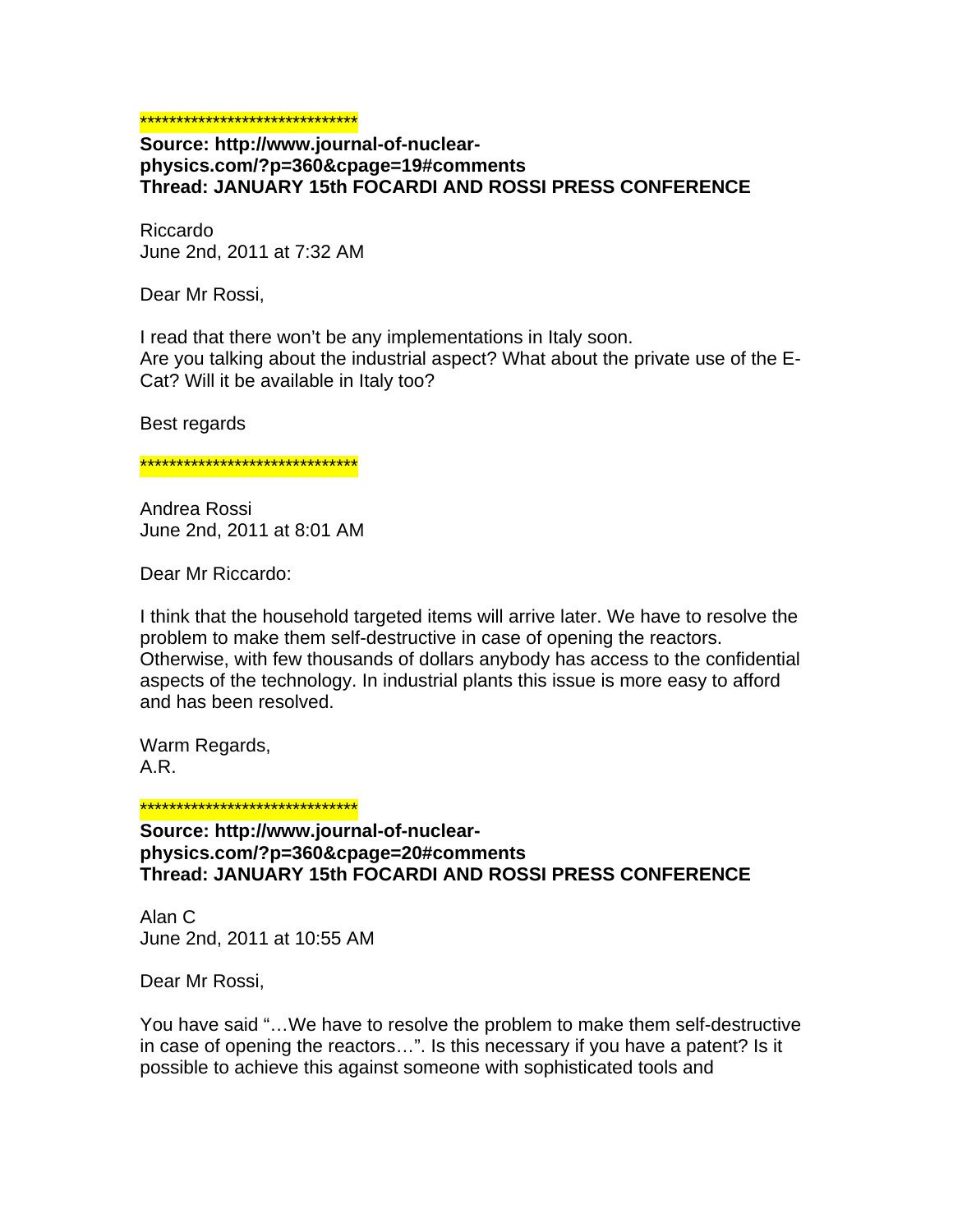equipment? Won't your secret necessarily be in the public domain once the technology is widely distributed?

All the best with the project. I am checking in regularly and looking forward to your sucess in October.

Best regards from the UK

Alan

\*\*\*\*\*\*\*\*\*\*\*\*\*\*\*\*\*\*\*\*\*\*\*\*\*\*\*\*\*\*

Andrea Rossi June 2nd, 2011 at 11:02 AM

Dear Mr Alan C.:

1- I have not yet an international patent granted, I have a National patent granted, the international application is still pending

2- It is difficult to make this self destruction technology, this is why it will take time. We must find a way that is not dangerous for the persons, but that annichilates instantaneously all the sensible information if somebody tries to open the sealed parts

3- I have to defend the People that have invested in this. And I will.

Warm regards,

A.R.

\*\*\*\*\*\*\*\*\*\*\*\*\*\*\*\*\*\*\*\*\*\*\*\*\*\*\*\*\*\*

**Source: http://www.journal-of-nuclearphysics.com/?p=497cpage%3D4&cpage=4#comments Thread: A detailed Qualitative Approach to the Cold Fusion Nuclear Reactions of H/Ni** 

Greg June 6th, 2011 at 1:07 PM

Dear Dr. Rossi,

in my opinion, within one month the Chinese buy the first E-Cat they will reproduce it. They showed no respect for patents/intellectual property in the past. How will you prevent this from happening?

Thanks,

Greg